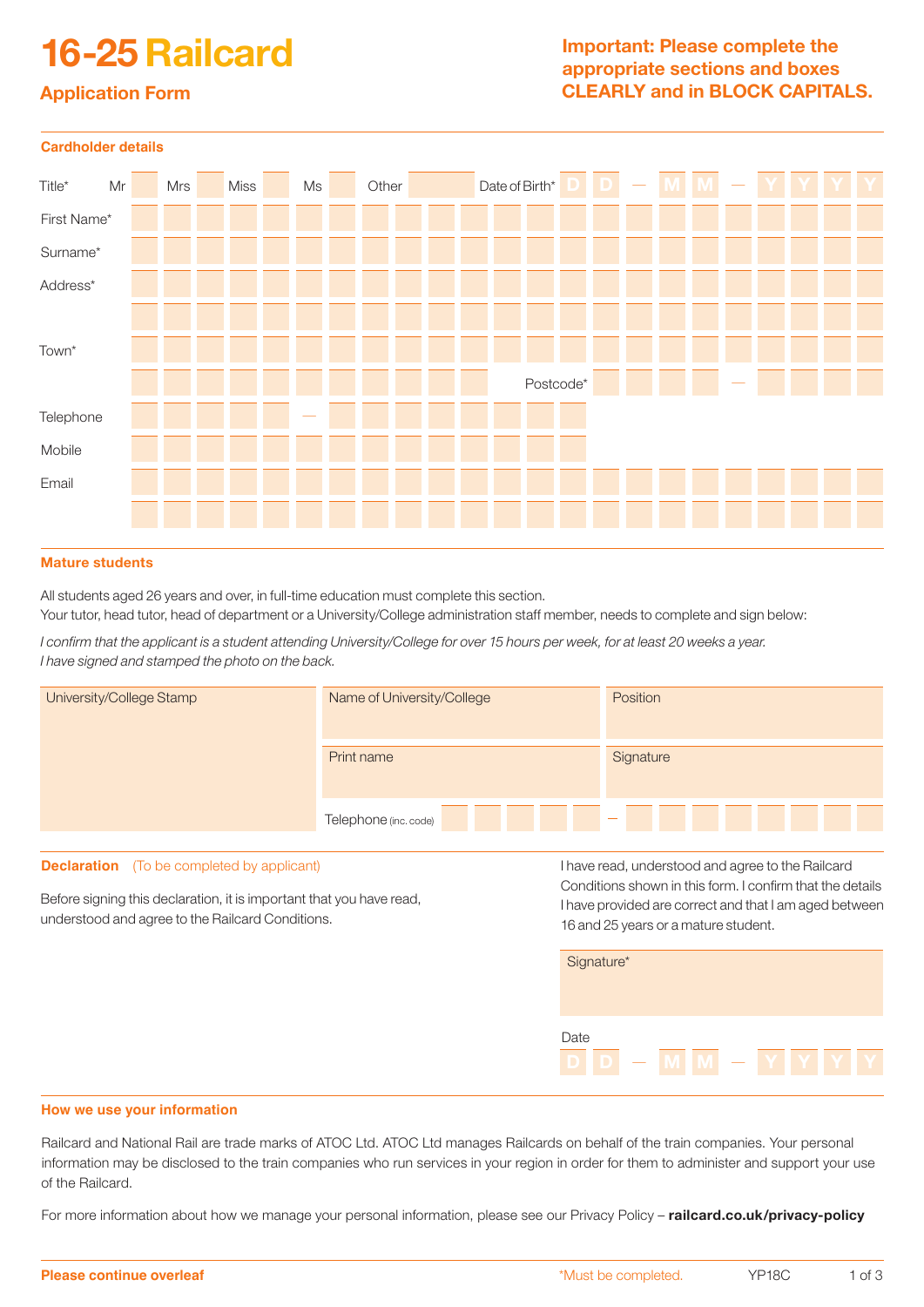#### **Marketing consent**

Your privacy is important to us and we will not release your personal details to any company for marketing purposes without your consent. We'd love to send you special offers, promotions, news and updates from ATOC Ltd.

Yes please, I'd like to hear about offers and services

For more information about the communications we send and how to opt-out of communications in the future, please see our Marketing Contact Policy – railcard.co.uk/contact-policy



#### **Receipt**

# Please retain this receipt

Please ensure that the issuing office fills in this section for you; This form acts as your receipt of purchase for your 16-25 Railcard and must be handed in should you need to get a replacement. It's best to keep this separate from your Railcard.